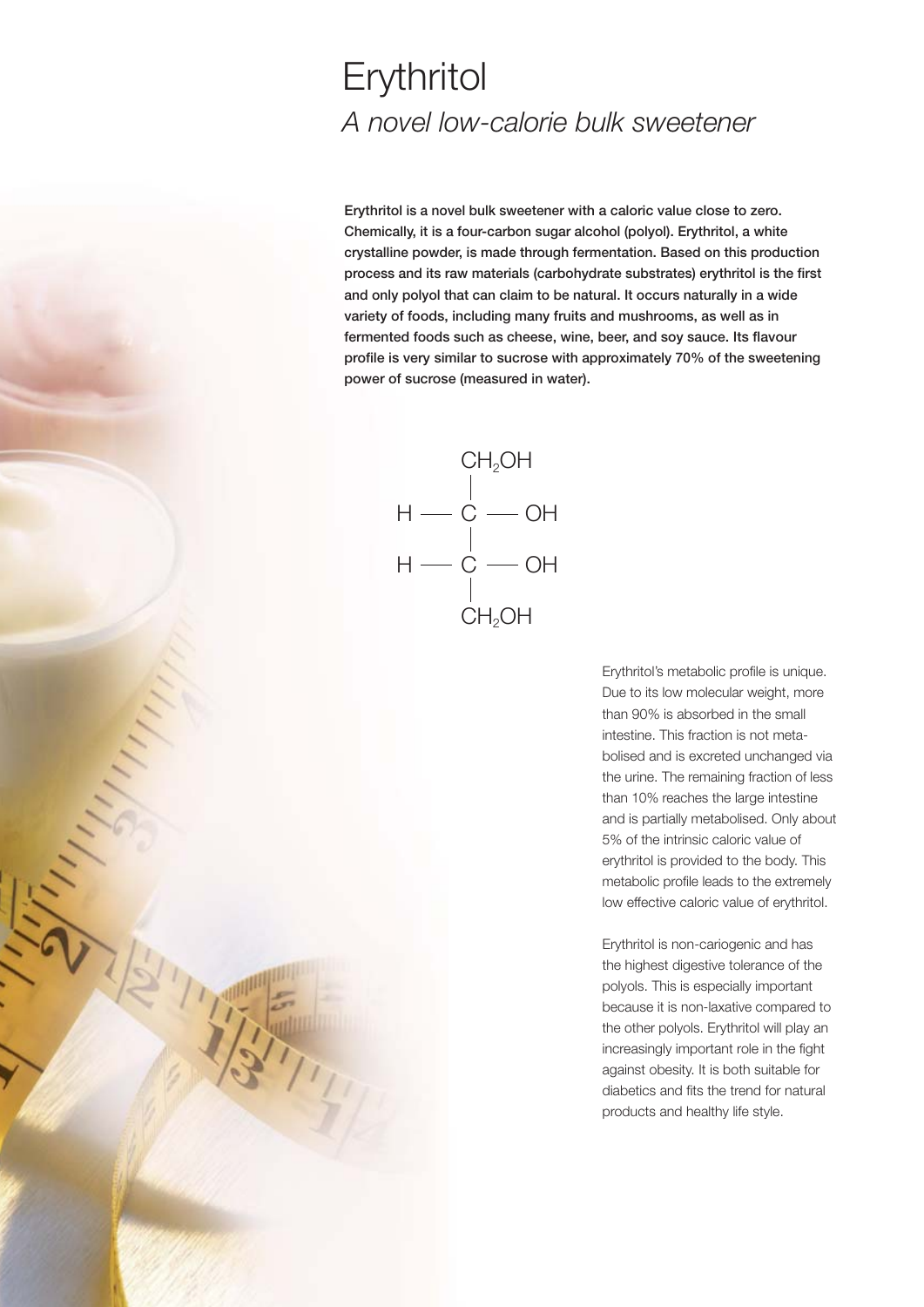## **Erythritol**

- has a clean sweet taste with no aftertaste and is approximately 70% as sweet as sucrose (measured in water).
- has virtually no calories, only about 0.2 kcal/g. This is 5% of the caloric value of sucrose. The current legislation in the EC, however, requires erythritol to be labelled the same as the other polyols with a calorie content of 2.4 kcal/g. In Japan erythritol is labelled with 0.0 kcal/g.
- has a zero glycaemic index, it does not raise plasma glucose or insulin levels. It is suitable for diabetics.
- has a high digestive tolerance, in particular, it is non-laxative. Adults ingesting up to 1g erythritol per day and per kg body weight do not show any gastrointestinal effects.
- is non-cariogenic. Oral bacteria produce acids by breaking down sugars and starches, which may lead to tooth enamel loss and cavity formation. Erythritol is resistant to metabolism by oral bacteria and is tooth-friendly.
- exhibits interesting qualitative synergies with intense sweeteners (e.g. sucralose, aspartame acesulfame-K) or Stevia. It improves mouthfeel, provides body, and masks off-tastes.
- exhibits quantitative synergies with other (intense) sweeteners. Sweetener blends with erythritol often provide a sweetness higher than the sum of the sweetnesses of the single components.

## **Caloric values of polyols and sucrose**



*Sources: 90/496/EEC, US FDA*

## **Laxation thresholds of erythritol and other polyols**

(g/kg body weight, consumed in foods)



*Sources: Oku et al, Bio Clinica*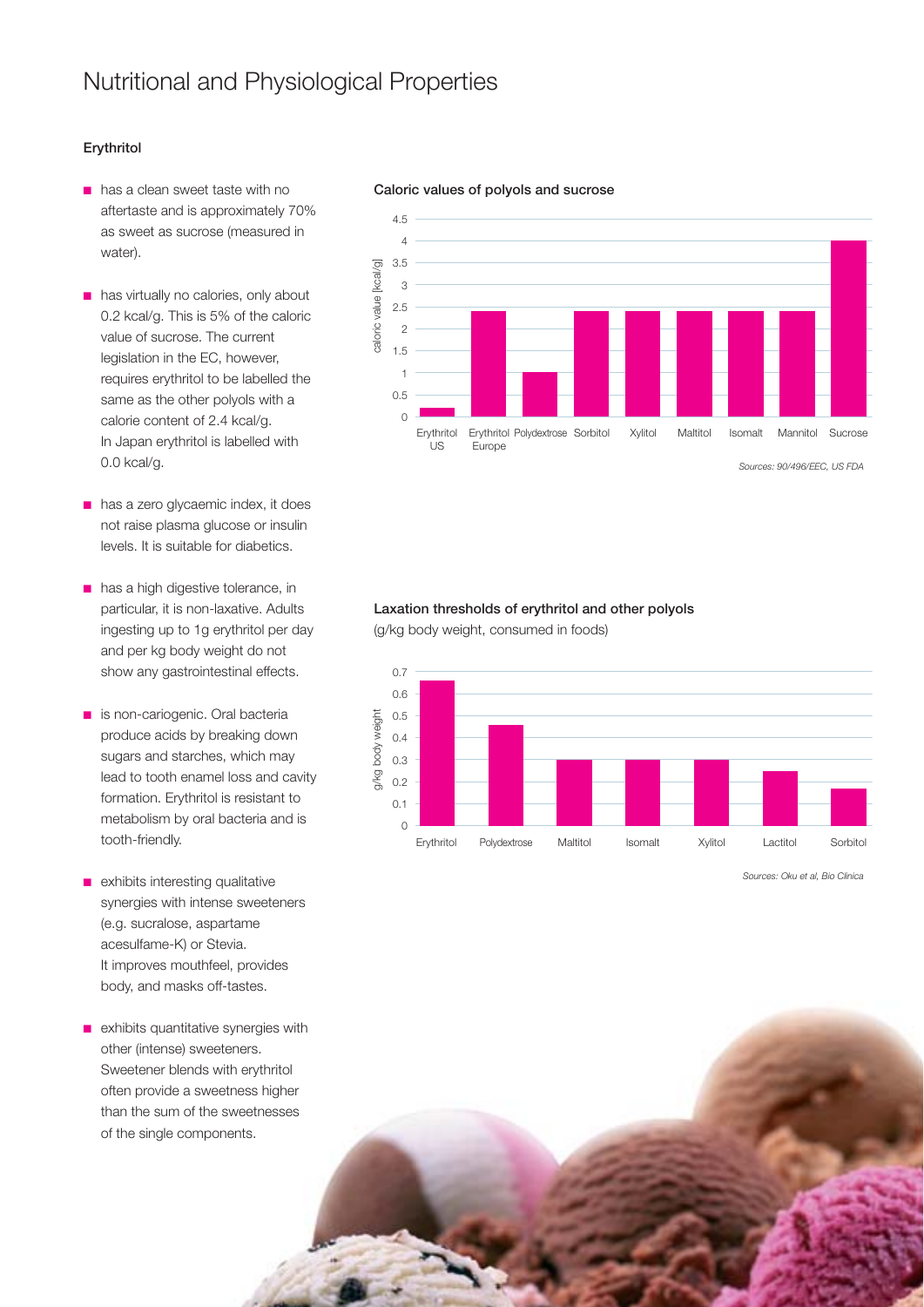## Physical and Chemical Properties



### **Erythritol**

- shows a cooling effect on dissolution due to its high negative heat of solution.
- is heat stable up to 180°C.
- exhibits no Maillard browning reactions.
- causes a freezing point depression in frozen foods.
- is storage stable and does not affect shelf life of finished products.
- is stable in a pH range between 2 and 10.
- is water soluble up to 36 w% at 25°C.
- has a very low hygroscopicity.
- leads to low-viscous solutions.

# $C_4H_{10}O_4$

|                                    | Erythritol | Sorbitol | Xylitol | Maltitol | <b>Isomalt</b> | Polydextrose | Mannitol | Sucrose |
|------------------------------------|------------|----------|---------|----------|----------------|--------------|----------|---------|
| Molecular weight                   | 122        | 182      | 152     | 344      | 344            | < 22000      | 182      | 342     |
| Melting point [°C]                 | 121        | 97       | 94      | 150      | $145 - 150$    | 130          | 165      | 190     |
| Water solubility at 25°C [q/100 q] | 61         | 235      | 200     | 175      | 39             | 80           | 22       | 185     |
| Heat of solution [cal/q]           | -43        | $-26.5$  | $-36.5$ | $-19$    | $-9.4$         | 9            | $-28.5$  | $-4.3$  |
| Relative sweetness [% vs Sucrose]  | $60 - 70$  | 60       | 100     | 90       | 40             | $\Omega$     | 50       | 100     |
| Degree of hygoscopicity            | very low   | medium   | high    | low      | very low       | high         | very low | low     |

The information contained herein has been compiled carefully to the best of our knowledge. We do not accept any responsibility or liability for the information given in respect to described product. Our product has to be applied under full and own responsibility of the user, especially in respect to any patent rights of other and any law or government regulation.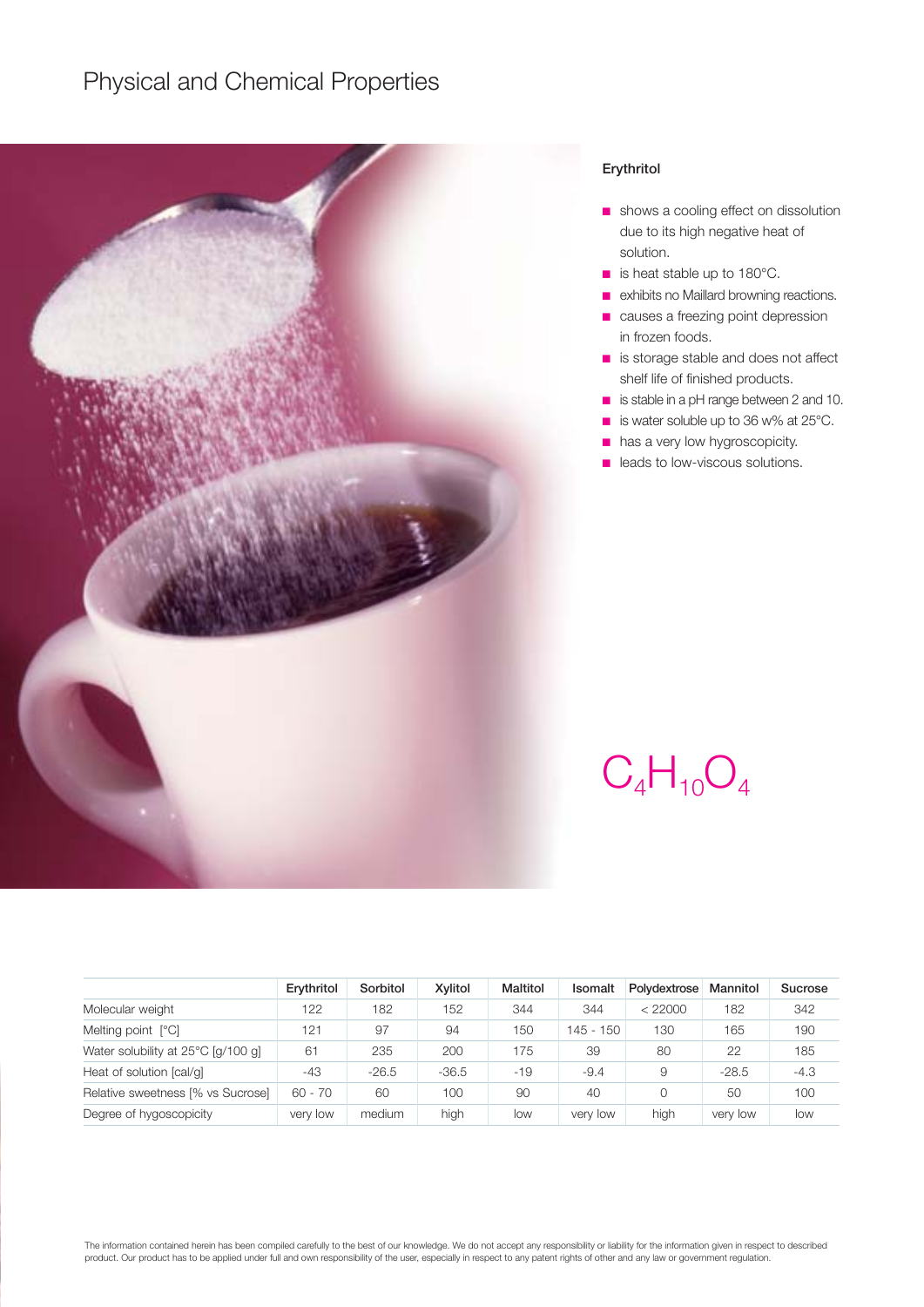## Application Areas

Erythritol can be applied in a wide variety of sugar-free, reduced-sugar and low-calorie foods, such as:

- beverages (not approved in the EC)
- chocolates
- ice cream
- yoghurt
- bakery
- confectionary
- sugar substitutes/table-top sweeteners
- chewing gum



# $C_4H_{10}O_4$



## Safety and Regulatory Status

Erythritol is safe under conditions of its intended use. This is substantiated by human and animal safety studies.

Erythritol is fully approved in the European Union since February 2008. It may be used for sweetening as well as for some other purposes as laid down in the approving Directive 2006/52/EC. The quantum satis principle applies for the majority of applications.

In the USA, erythritol was affirmed GRAS (generally recognized as safe) already in 1997. The affirmation states intended use as flavour enhancer, sweetener, humectant etc. and lists several maximum use levels.

In Japan erythritol is approved since 1990. It is treated as food and not as an additive and thus has no restrictions of use.

Erythritol is also approved in a growing number of countries like Canada, Australia/New Zealand, The Philippines and others.